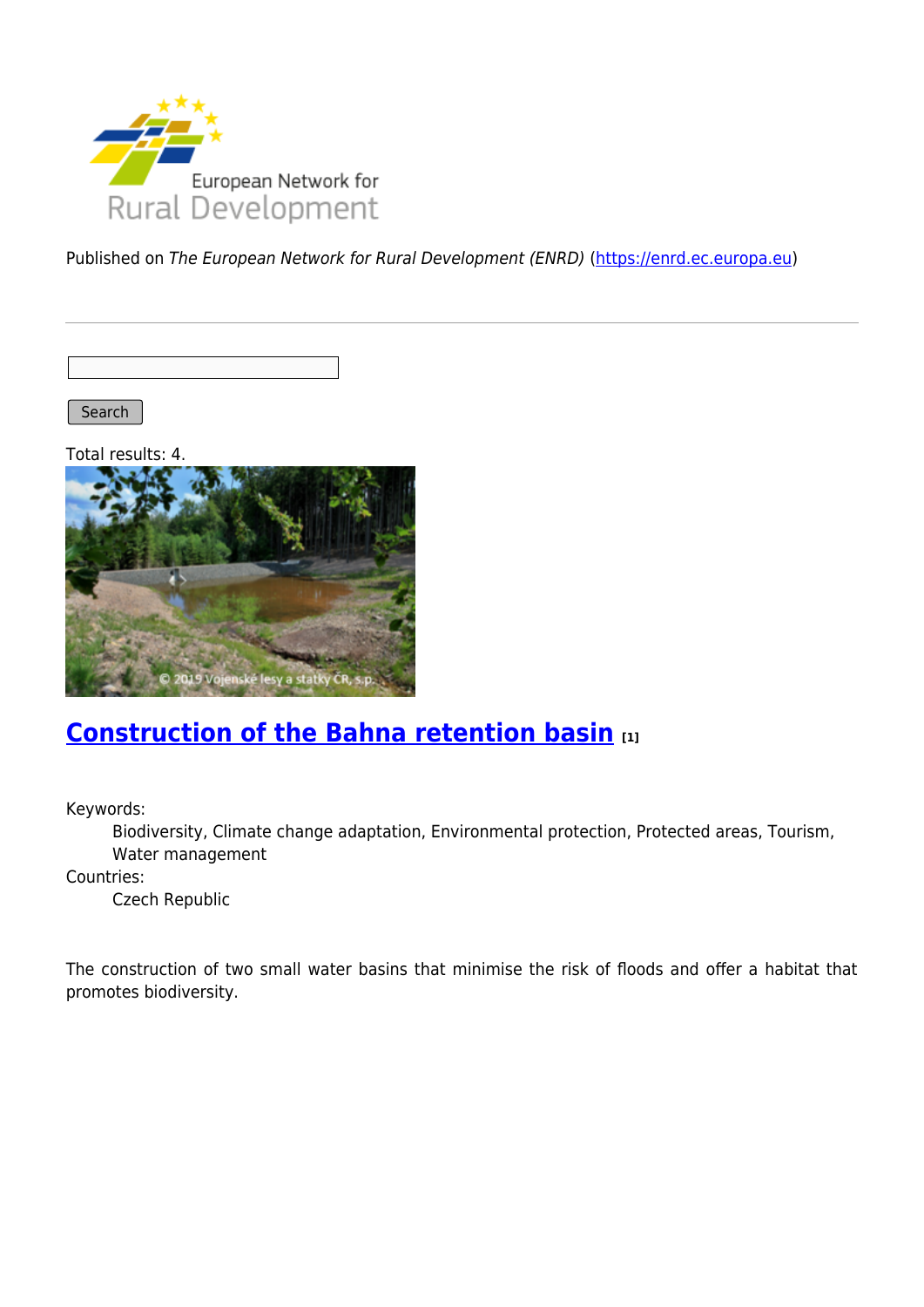

# **[Water management for nature reserve in Western](https://enrd.ec.europa.eu/projects-practice/water-management-nature-reserve-western-langstraat_en) [Langstraat](https://enrd.ec.europa.eu/projects-practice/water-management-nature-reserve-western-langstraat_en) [2]**

Keywords:

Biodiversity, Climate, GHG & ammonia emissions, Nature conservation, Protected areas, Water management

Countries:

The Netherlands

Adjustments to water management and remedial measures help to preserve protected areas and conserve the landscape of the Western Langstraat.



## **[Anti-flood and fire fighting reservoir Mestske lesy Krupina](https://enrd.ec.europa.eu/projects-practice/anti-flood-and-fire-fighting-reservoir-mestske-lesy-krupina_en) [3]**

Keywords:

Climate change adaptation, Environmental protection, Water management Countries:

Slovakia

The construction of a water reservoir helped combat the more frequent extreme weather events such as heavy rainfall and forest fires due to climate change.